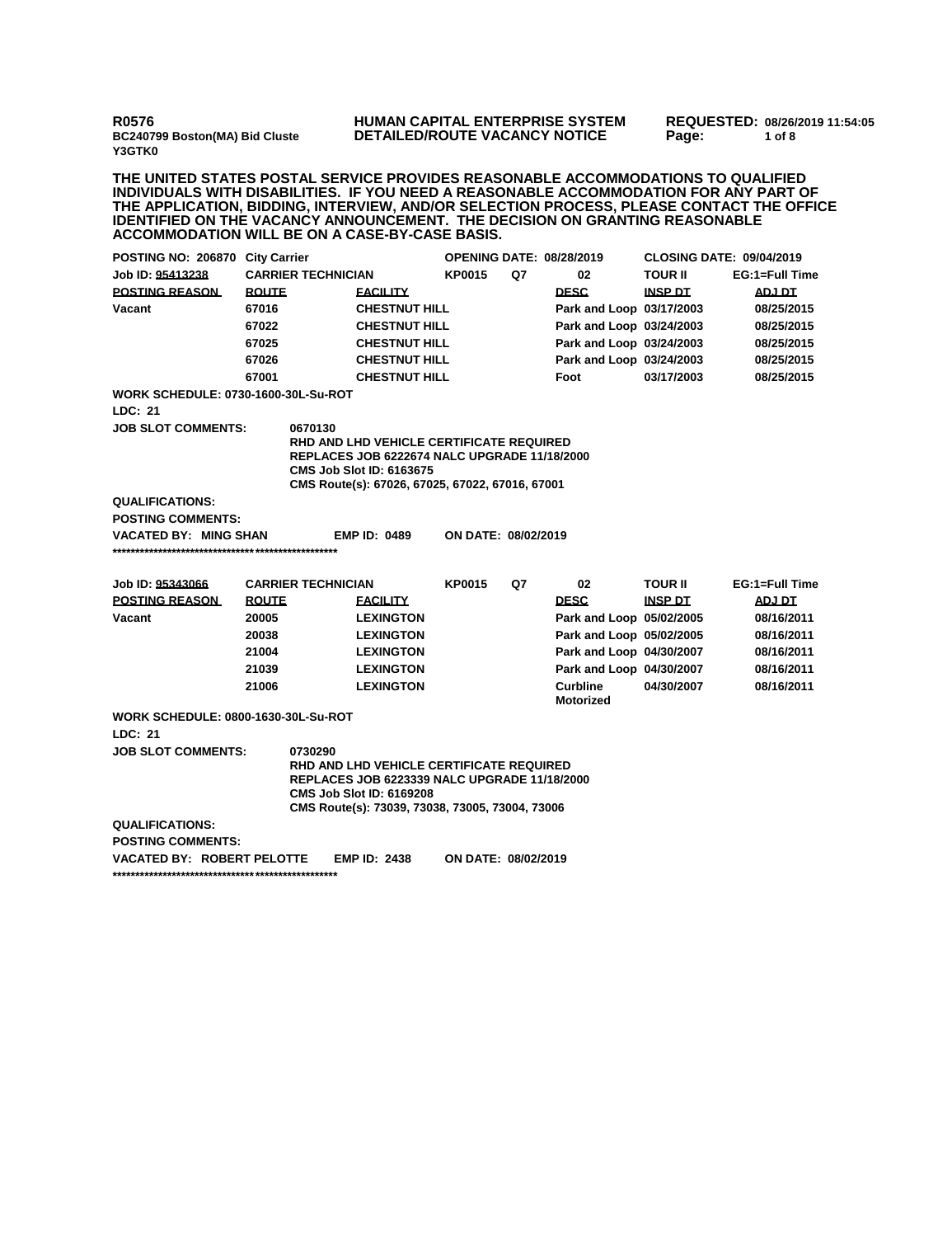| R0576<br>BC240799 Boston(MA) Bid Cluste<br>Y3GTK0     |                       |                                                                                                                                                                                    | <b>HUMAN CAPITAL ENTERPRISE SYSTEM</b><br><b>REQUESTED:</b><br><b>DETAILED/ROUTE VACANCY NOTICE</b><br>Page: |    |                          |                |  | 08/26/2019 11:54:05<br>2 of 8 |
|-------------------------------------------------------|-----------------------|------------------------------------------------------------------------------------------------------------------------------------------------------------------------------------|--------------------------------------------------------------------------------------------------------------|----|--------------------------|----------------|--|-------------------------------|
| Job ID: 95364028                                      |                       | <b>CARRIER TECHNICIAN</b>                                                                                                                                                          | <b>KP0015</b>                                                                                                | Q7 | 02                       | <b>TOUR II</b> |  | EG:1=Full Time                |
| <b>POSTING REASON</b>                                 | <b>ROUTE</b>          | <b>FACILITY</b>                                                                                                                                                                    |                                                                                                              |    | <b>DESC</b>              | <b>INSP DT</b> |  | ADJ DT                        |
| Vacant                                                | 20024                 | <b>LEXINGTON</b>                                                                                                                                                                   |                                                                                                              |    | Park and Loop 05/02/2005 |                |  | 08/16/2011                    |
|                                                       | 20026                 | <b>LEXINGTON</b>                                                                                                                                                                   |                                                                                                              |    | Park and Loop 05/02/2005 |                |  | 08/16/2011                    |
|                                                       | 21008                 | <b>LEXINGTON</b>                                                                                                                                                                   |                                                                                                              |    | Park and Loop 04/30/2007 |                |  | 08/16/2011                    |
|                                                       | 21025                 | <b>LEXINGTON</b>                                                                                                                                                                   |                                                                                                              |    | Park and Loop 04/30/2007 |                |  | 08/16/2011                    |
|                                                       | 21029                 | <b>LEXINGTON</b>                                                                                                                                                                   |                                                                                                              |    | Park and Loop 04/30/2007 |                |  | 08/16/2011                    |
| <b>WORK SCHEDULE: 0800-1630-30L-Su-ROT</b><br>LDC: 21 |                       |                                                                                                                                                                                    |                                                                                                              |    |                          |                |  |                               |
| <b>JOB SLOT COMMENTS:</b>                             |                       | 0730240 RHD AND LHD VEHICLE CERTIFICATE REQUIRED REPLACES JOB 6223345<br>NALC UPGRADE 11/18/2000. ROUTES: 21029, 21025, 21008, 20024, 20026.                                       |                                                                                                              |    |                          |                |  |                               |
| <b>QUALIFICATIONS:</b>                                |                       |                                                                                                                                                                                    |                                                                                                              |    |                          |                |  |                               |
| <b>POSTING COMMENTS:</b>                              |                       |                                                                                                                                                                                    |                                                                                                              |    |                          |                |  |                               |
| VACATED BY: KENNETH CAHILL                            |                       | <b>EMP ID: 1792</b>                                                                                                                                                                | ON DATE: 08/02/2019                                                                                          |    |                          |                |  |                               |
| Job ID: 95290365                                      |                       | <b>CARRIER TECHNICIAN</b>                                                                                                                                                          | <b>KP0015</b>                                                                                                | Q7 | 02                       | <b>TOUR II</b> |  | EG:1=Full Time                |
| <b>POSTING REASON</b>                                 | <b>ROUTE</b>          | <b>FACILITY</b>                                                                                                                                                                    |                                                                                                              |    | <b>DESC</b>              | <b>INSP DT</b> |  | <u>ADJ DT</u>                 |
| Vacant                                                | 92002                 | <b>NEEDHAM</b>                                                                                                                                                                     |                                                                                                              |    | Park and Loop 10/21/2013 |                |  | 02/11/2014                    |
|                                                       | 92004                 | <b>NEEDHAM</b>                                                                                                                                                                     |                                                                                                              |    | Park and Loop 10/21/2013 |                |  | 02/11/2014                    |
|                                                       | 92017                 | <b>NEEDHAM</b>                                                                                                                                                                     |                                                                                                              |    | Park and Loop 10/21/2013 |                |  | 02/11/2014                    |
|                                                       | 94055                 | <b>NEEDHAM</b>                                                                                                                                                                     |                                                                                                              |    | Park and Loop 10/21/2013 |                |  | 02/11/2014                    |
|                                                       | 92032                 | <b>NEEDHAM</b>                                                                                                                                                                     |                                                                                                              |    | Park and Loop 03/12/2007 |                |  | 02/11/2014                    |
| WORK SCHEDULE: 0800-1630-30L-Su-ROT                   |                       |                                                                                                                                                                                    |                                                                                                              |    |                          |                |  |                               |
| <b>LDC: 21</b><br><b>JOB SLOT COMMENTS:</b>           |                       | RHD AND LHD VEHICLE CERTIFICATE REQUIRED                                                                                                                                           |                                                                                                              |    |                          |                |  |                               |
| <b>QUALIFICATIONS:</b>                                |                       |                                                                                                                                                                                    |                                                                                                              |    |                          |                |  |                               |
| <b>POSTING COMMENTS:</b>                              |                       |                                                                                                                                                                                    |                                                                                                              |    |                          |                |  |                               |
| VACATED BY: VALDIRENE LENNA                           |                       | <b>EMP ID: 4825</b>                                                                                                                                                                | ON DATE: 08/02/2019                                                                                          |    |                          |                |  |                               |
|                                                       |                       |                                                                                                                                                                                    |                                                                                                              |    |                          |                |  |                               |
| Job ID: <u>95301536</u>                               | <b>CARRIER (CITY)</b> |                                                                                                                                                                                    | KP0011                                                                                                       | Q7 | 01                       | <b>TOUR II</b> |  | EG:1=Full Time                |
| <b>POSTING REASON</b>                                 | <b>ROUTE</b>          | <b>FACILITY</b>                                                                                                                                                                    |                                                                                                              |    | <b>DESC</b>              | <b>INSP DT</b> |  | ADJ DT                        |
| Vacant                                                | 59019                 | <b>NEWTON CENTER CARRIER</b><br><b>ANNEX</b>                                                                                                                                       |                                                                                                              |    | Foot                     | 04/24/2006     |  | 03/14/2017                    |
| <b>WORK SCHEDULE: 0800-1630-30L-Su-ROT</b>            |                       |                                                                                                                                                                                    |                                                                                                              |    |                          |                |  |                               |
| LDC: 21                                               |                       |                                                                                                                                                                                    |                                                                                                              |    |                          |                |  |                               |
| <b>JOB SLOT COMMENTS:</b>                             |                       | 0590370<br><b>RHD AND LHD VEHICLE CERTIFICATE REQUIRED</b><br><b>REPLACES JOB 6224249 NALC UPGRADE 11/18/2000</b><br><b>CMS Job Slot ID: 6241890</b><br><b>CMS Route(s): 59019</b> |                                                                                                              |    |                          |                |  |                               |
| <b>QUALIFICATIONS:</b>                                |                       |                                                                                                                                                                                    |                                                                                                              |    |                          |                |  |                               |
| <b>POSTING COMMENTS:</b>                              |                       |                                                                                                                                                                                    |                                                                                                              |    |                          |                |  |                               |
| VACATED BY: WILLIE GROSS                              |                       | <b>EMP ID: 8181</b>                                                                                                                                                                | <b>ON DATE: 08/02/2019</b>                                                                                   |    |                          |                |  |                               |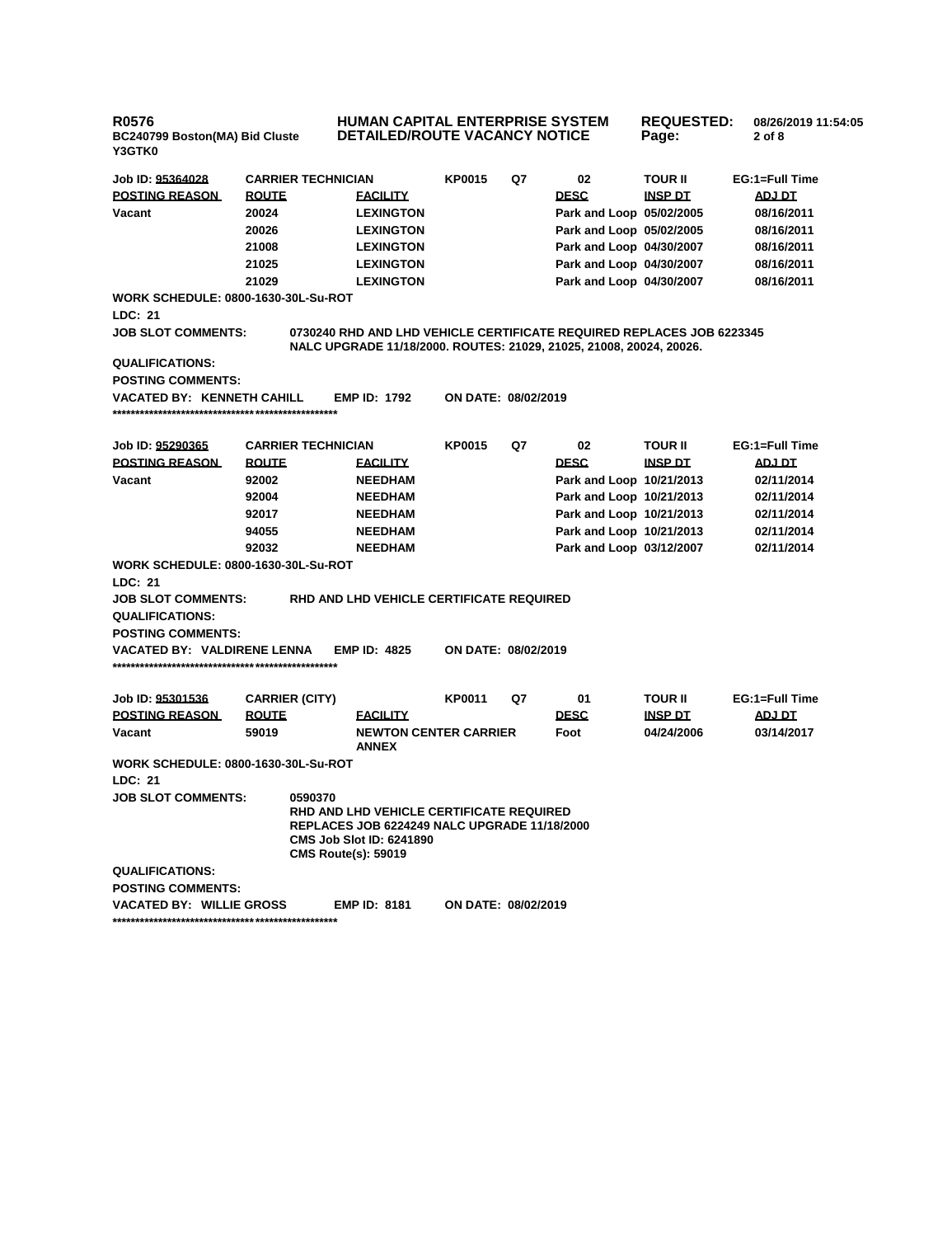| <b>R0576</b><br>BC240799 Boston(MA) Bid Cluste<br>Y3GTK0                                                                                                                                                                                                                                                  |                           | <b>HUMAN CAPITAL ENTERPRISE SYSTEM</b><br>DETAILED/ROUTE VACANCY NOTICE                                                                                                 |                            |    |                          | <b>REQUESTED:</b><br>Page: | 08/26/2019 11:54:05<br>3 of 8 |
|-----------------------------------------------------------------------------------------------------------------------------------------------------------------------------------------------------------------------------------------------------------------------------------------------------------|---------------------------|-------------------------------------------------------------------------------------------------------------------------------------------------------------------------|----------------------------|----|--------------------------|----------------------------|-------------------------------|
| Job ID: 95334437                                                                                                                                                                                                                                                                                          | <b>CARRIER (CITY)</b>     |                                                                                                                                                                         | KP0011                     | Q7 | 01                       | <b>TOUR II</b>             | EG:1=Full Time                |
| <b>POSTING REASON</b>                                                                                                                                                                                                                                                                                     | <b>ROUTE</b>              | <b>FACILITY</b>                                                                                                                                                         |                            |    | <b>DESC</b>              | <b>INSP DT</b>             | ADJ DT                        |
| Vacant                                                                                                                                                                                                                                                                                                    | 58033                     | <b>NEWTONVILLE</b>                                                                                                                                                      |                            |    | Foot                     | 10/01/2018                 | 01/08/2019                    |
| <b>WORK SCHEDULE: 0800-1630-30L-Su-ROT</b>                                                                                                                                                                                                                                                                |                           |                                                                                                                                                                         |                            |    |                          |                            |                               |
| LDC: 21                                                                                                                                                                                                                                                                                                   |                           |                                                                                                                                                                         |                            |    |                          |                            |                               |
| <b>JOB SLOT COMMENTS:</b>                                                                                                                                                                                                                                                                                 | 1600340                   | RHD AND LHD VEHICLE CERTIFICATE REQUIRED<br><b>REPLACES JOB 6224516 NALC UPGRADE 11/18/2000</b><br><b>CMS Job Slot ID: 6242068</b><br><b>CMS Route(s): 58033</b>        |                            |    |                          |                            |                               |
| <b>QUALIFICATIONS:</b>                                                                                                                                                                                                                                                                                    |                           |                                                                                                                                                                         |                            |    |                          |                            |                               |
| <b>POSTING COMMENTS:</b>                                                                                                                                                                                                                                                                                  |                           |                                                                                                                                                                         |                            |    |                          |                            |                               |
| VACATED BY: Bong Yu                                                                                                                                                                                                                                                                                       |                           | <b>EMP ID: 1310</b>                                                                                                                                                     | ON DATE: 06/30/2019        |    |                          |                            |                               |
| Job ID: 95345457                                                                                                                                                                                                                                                                                          | <b>CARRIER TECHNICIAN</b> |                                                                                                                                                                         | KP0015                     | Q7 | 02                       | <b>TOUR II</b>             | EG:1=Full Time                |
| <b>POSTING REASON</b>                                                                                                                                                                                                                                                                                     | <b>ROUTE</b>              | <b>FACILITY</b>                                                                                                                                                         |                            |    | <b>DESC</b>              | <b>INSP DT</b>             | <b>ADJ DT</b>                 |
| Vacant                                                                                                                                                                                                                                                                                                    | 58021                     | <b>NEWTONVILLE</b>                                                                                                                                                      |                            |    | Foot                     | 10/01/2018                 | 01/08/2019                    |
|                                                                                                                                                                                                                                                                                                           | 58022                     | <b>NEWTONVILLE</b>                                                                                                                                                      |                            |    | Foot                     | 10/01/2018                 | 01/08/2019                    |
|                                                                                                                                                                                                                                                                                                           | 58023                     | <b>NEWTONVILLE</b>                                                                                                                                                      |                            |    | Park and Loop 10/01/2018 |                            | 01/08/2019                    |
|                                                                                                                                                                                                                                                                                                           | 58024                     | <b>NEWTONVILLE</b>                                                                                                                                                      |                            |    | Park and Loop 10/01/2018 |                            | 01/08/2019                    |
|                                                                                                                                                                                                                                                                                                           | 58025                     | <b>NEWTONVILLE</b>                                                                                                                                                      |                            |    | Park and Loop 10/01/2018 |                            | 01/08/2019                    |
| <b>WORK SCHEDULE: 0800-1630-30L-Su-ROT</b>                                                                                                                                                                                                                                                                |                           |                                                                                                                                                                         |                            |    |                          |                            |                               |
| LDC: 21                                                                                                                                                                                                                                                                                                   |                           |                                                                                                                                                                         |                            |    |                          |                            |                               |
| <b>JOB SLOT COMMENTS:</b><br>1600110<br>RHD AND LHD VEHICLE CERTIFICATE REQUIRED<br><b>CONVERSION DUE TO NALC AGREEMENT 11/18/2000</b><br><b>CMS Job Slot ID: 6224525</b><br>CMS Route(s): 58025, 58024, 58023, 58022, 58021<br>730 START TIME FOR RTES: 24; 23 800 START TIME FOR RTES 25; 21; 22#<br>## |                           |                                                                                                                                                                         |                            |    |                          |                            |                               |
| <b>QUALIFICATIONS:</b>                                                                                                                                                                                                                                                                                    |                           |                                                                                                                                                                         |                            |    |                          |                            |                               |
| <b>POSTING COMMENTS:</b>                                                                                                                                                                                                                                                                                  |                           |                                                                                                                                                                         |                            |    |                          |                            |                               |
| VACATED BY: Joseph McAskill                                                                                                                                                                                                                                                                               |                           | <b>EMP ID: 7351</b>                                                                                                                                                     | <b>ON DATE: 07/19/2019</b> |    |                          |                            |                               |
| Job ID: 95350354                                                                                                                                                                                                                                                                                          | <b>CARRIER (CITY)</b>     |                                                                                                                                                                         | KP0011                     | Q7 | 01                       | <b>TOUR II</b>             | EG:1=Full Time                |
| <b>POSTING REASON</b>                                                                                                                                                                                                                                                                                     | <b>ROUTE</b>              | <b>FACILITY</b>                                                                                                                                                         |                            |    | <b>DESC</b>              | <b>INSP DT</b>             | <b>ADJ DT</b>                 |
| Vacant                                                                                                                                                                                                                                                                                                    | 68045                     | <b>WABAN</b>                                                                                                                                                            |                            |    | Park and Loop 02/24/2003 |                            | 09/27/2011                    |
| <b>WORK SCHEDULE: 0800-1630-30L-Su-ROT</b>                                                                                                                                                                                                                                                                |                           |                                                                                                                                                                         |                            |    |                          |                            |                               |
| LDC: 21                                                                                                                                                                                                                                                                                                   |                           |                                                                                                                                                                         |                            |    |                          |                            |                               |
| <b>JOB SLOT COMMENTS:</b>                                                                                                                                                                                                                                                                                 | 0680100                   | <b>RHD AND LHD VEHICLE CERTIFICATE REQUIRED</b><br><b>REPLACES JOB 6222283 NALC UPGRADE 11/18/2000</b><br><b>CMS Job Slot ID: 6160459</b><br><b>CMS Route(s): 68045</b> |                            |    |                          |                            |                               |
| <b>QUALIFICATIONS:</b>                                                                                                                                                                                                                                                                                    |                           |                                                                                                                                                                         |                            |    |                          |                            |                               |
| <b>POSTING COMMENTS:</b>                                                                                                                                                                                                                                                                                  |                           |                                                                                                                                                                         |                            |    |                          |                            |                               |
| VACATED BY: MUSAVI FARDIN                                                                                                                                                                                                                                                                                 |                           | <b>EMP ID: 9154</b>                                                                                                                                                     | <b>ON DATE: 07/19/2019</b> |    |                          |                            |                               |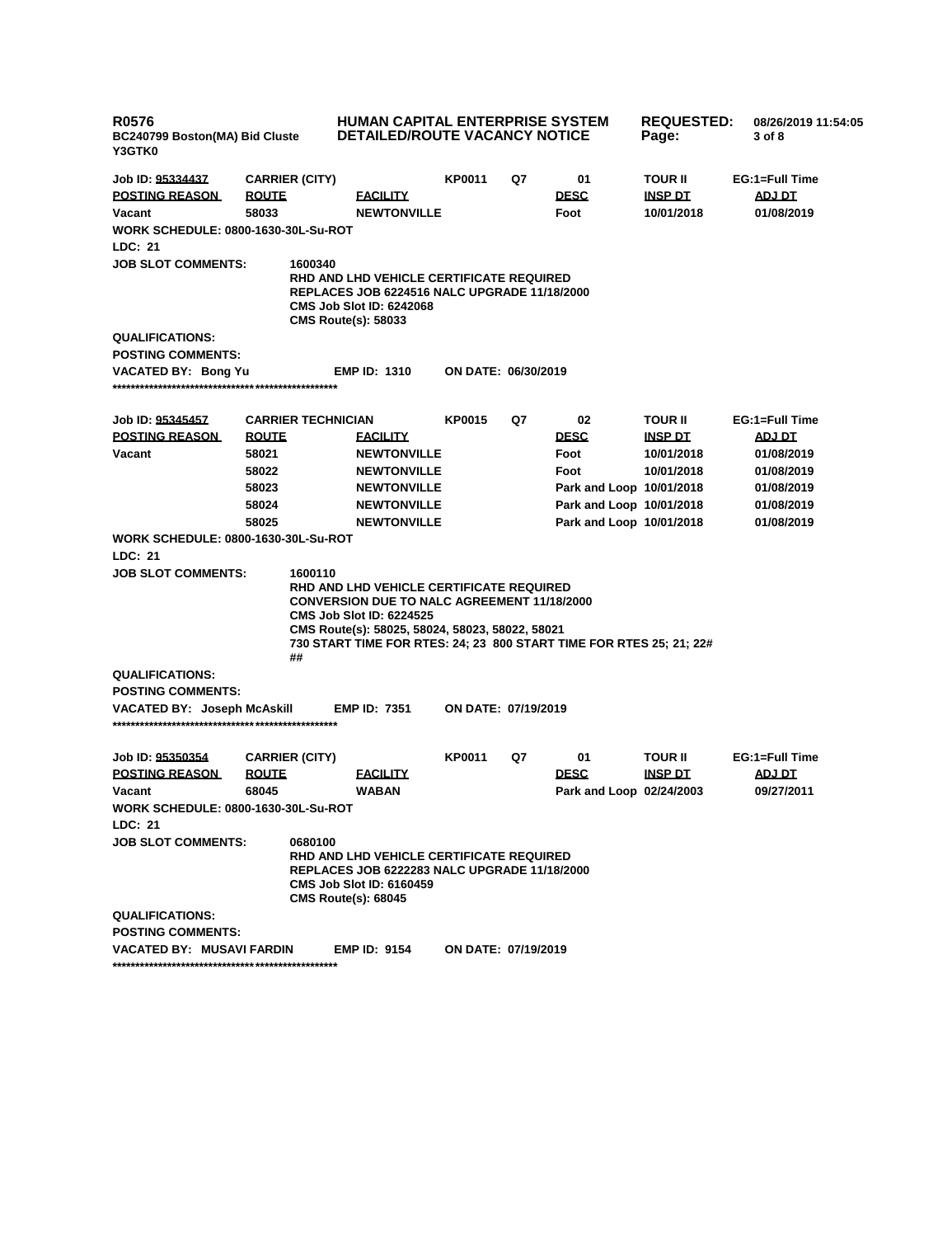| R0576<br>BC240799 Boston(MA) Bid Cluste<br><b>Y3GTK0</b>                                         |                           | <b>HUMAN CAPITAL ENTERPRISE SYSTEM</b><br><b>DETAILED/ROUTE VACANCY NOTICE</b>                                                                                                                                                               |                            | <b>REQUESTED:</b><br>Page: | 08/26/2019 11:54:05<br>4 of 8                        |                   |                          |
|--------------------------------------------------------------------------------------------------|---------------------------|----------------------------------------------------------------------------------------------------------------------------------------------------------------------------------------------------------------------------------------------|----------------------------|----------------------------|------------------------------------------------------|-------------------|--------------------------|
| Job ID: 95139866                                                                                 | <b>CARRIER (CITY)</b>     |                                                                                                                                                                                                                                              | KP0011                     | Q7                         | 01                                                   | TOUR II           | EG:1=Full Time           |
| <b>POSTING REASON</b>                                                                            | <b>ROUTE</b>              | <b>FACILITY</b>                                                                                                                                                                                                                              |                            |                            | <b>DESC</b>                                          | <b>INSP DT</b>    | ADJ DT                   |
| Vacant                                                                                           | 53052                     | <b>WALTHAM CARRIER ANNEX</b>                                                                                                                                                                                                                 |                            |                            | Park and Loop 02/26/2018                             |                   | 06/05/2018               |
| <b>WORK SCHEDULE: 0800-1630-30L-Su-ROT</b>                                                       |                           |                                                                                                                                                                                                                                              |                            |                            |                                                      |                   |                          |
| LDC: 21                                                                                          |                           |                                                                                                                                                                                                                                              |                            |                            |                                                      |                   |                          |
| <b>JOB SLOT COMMENTS:</b>                                                                        |                           | 0541110<br><b>RHD &amp; LHD VEHICLE CERTIFICATE REQUIRED</b><br><b>REPLACES JOB 6224789 NALC UPGRADE 11/18/2000</b><br><b>CMS Job Slot ID: 6242269</b><br><b>CMS Route(s): 54052</b>                                                         |                            |                            |                                                      |                   |                          |
| <b>QUALIFICATIONS:</b>                                                                           |                           |                                                                                                                                                                                                                                              |                            |                            |                                                      |                   |                          |
| <b>POSTING COMMENTS:</b>                                                                         |                           |                                                                                                                                                                                                                                              |                            |                            |                                                      |                   |                          |
| VACATED BY: SOHEL PARVEJ                                                                         |                           | <b>EMP ID: 7287</b>                                                                                                                                                                                                                          | ON DATE: 08/16/2019        |                            |                                                      |                   |                          |
|                                                                                                  |                           |                                                                                                                                                                                                                                              |                            |                            |                                                      |                   |                          |
| Job ID: 95412560<br><b>POSTING REASON</b>                                                        | <b>CARRIER TECHNICIAN</b> | <b>FACILITY</b>                                                                                                                                                                                                                              | <b>KP0015</b>              | Q7                         | 02                                                   | <b>TOUR II</b>    | EG:1=Full Time           |
|                                                                                                  | <b>ROUTE</b>              |                                                                                                                                                                                                                                              |                            |                            | <b>DESC</b>                                          | <b>INSP DT</b>    | <b>ADJ DT</b>            |
| Vacant                                                                                           | 84005                     | <b>BRAINTREE</b>                                                                                                                                                                                                                             |                            |                            | Park and Loop 10/16/2017                             |                   | 01/23/2018               |
|                                                                                                  | 84006                     | <b>BRAINTREE</b>                                                                                                                                                                                                                             |                            |                            | Park and Loop 10/23/2017                             |                   | 12/22/2017               |
|                                                                                                  | 84007                     | <b>BRAINTREE</b>                                                                                                                                                                                                                             |                            |                            | Park and Loop 10/23/2017                             |                   | 12/22/2017               |
|                                                                                                  | 84010<br>84011            | <b>BRAINTREE</b><br><b>BRAINTREE</b>                                                                                                                                                                                                         |                            |                            | Park and Loop 10/23/2017<br>Park and Loop 10/23/2017 |                   | 12/22/2017<br>12/22/2017 |
| <b>WORK SCHEDULE: 0800-1630-30L-Su-ROT</b>                                                       |                           |                                                                                                                                                                                                                                              |                            |                            |                                                      |                   |                          |
| LDC: 21                                                                                          |                           |                                                                                                                                                                                                                                              |                            |                            |                                                      |                   |                          |
| <b>JOB SLOT COMMENTS:</b>                                                                        |                           | RHD AND LHD VEHICLE CERTIFICATE REQUIRED<br><b>CMS Job Slot ID: 6154366</b><br>CMS Route(s): 84005, 84006, 84007, 84010, 84011                                                                                                               |                            |                            |                                                      |                   |                          |
| <b>QUALIFICATIONS:</b>                                                                           |                           |                                                                                                                                                                                                                                              |                            |                            |                                                      |                   |                          |
| <b>POSTING COMMENTS:</b>                                                                         |                           |                                                                                                                                                                                                                                              |                            |                            |                                                      |                   |                          |
| VACATED BY: JOHN ALLEN                                                                           |                           | <b>EMP ID: 3863</b>                                                                                                                                                                                                                          | <b>ON DATE: 07/19/2019</b> |                            |                                                      |                   |                          |
|                                                                                                  |                           |                                                                                                                                                                                                                                              |                            |                            |                                                      |                   |                          |
| Job ID: 95132708                                                                                 | <b>CARRIER TECHNICIAN</b> |                                                                                                                                                                                                                                              | KP0015                     | Q7                         | 02                                                   | TOUR II           | EG:1=Full Time           |
| <b>POSTING REASON</b>                                                                            | <b>ROUTE</b>              | <b>FACILITY</b>                                                                                                                                                                                                                              |                            |                            | <b>DESC</b>                                          | <b>INSP DT</b>    | <b>ADJ DT</b>            |
| Vacant                                                                                           | 35017                     | <b>BRIGHTON</b>                                                                                                                                                                                                                              |                            |                            | Foot                                                 | 02/06/2006        | 08/04/2015               |
|                                                                                                  | 35021                     | <b>BRIGHTON</b>                                                                                                                                                                                                                              |                            |                            | Foot                                                 | 09/26/2011        | 08/04/2015               |
|                                                                                                  | 35027                     | <b>BRIGHTON</b>                                                                                                                                                                                                                              |                            |                            | Foot                                                 | 09/26/2011        | 08/04/2015               |
|                                                                                                  | 35002                     | <b>BRIGHTON</b>                                                                                                                                                                                                                              |                            |                            | Foot                                                 | <b>02/06/2006</b> | 08/04/2015               |
|                                                                                                  | 35031                     | <b>BRIGHTON</b>                                                                                                                                                                                                                              |                            |                            | Foot                                                 | 02/06/2006        | 08/04/2015               |
| <b>WORK SCHEDULE: 0800-1630-30L-Su-ROT</b>                                                       |                           |                                                                                                                                                                                                                                              |                            |                            |                                                      |                   |                          |
| LDC: 21<br><b>JOB SLOT COMMENTS:</b>                                                             |                           | RHD AND LHD VEHICLE CERTIFICATE REQUIRED<br><b>CONVERSION DUE TO NALC AGREEMENT 11/18/2000</b><br>ALL ROUTES START AT 7:30<br><b>CMS Job Slot ID: 6221942</b><br>CMS Route(s): 35031, 35027, 35021, 35017, 35002<br><b>RI Stf Pkg 4/2006</b> |                            |                            |                                                      |                   |                          |
| <b>QUALIFICATIONS:</b><br><b>POSTING COMMENTS:</b><br>VACATED BY: EMELINE BANNISTER EMP ID: 1911 |                           |                                                                                                                                                                                                                                              | ON DATE: 08/02/2019        |                            |                                                      |                   |                          |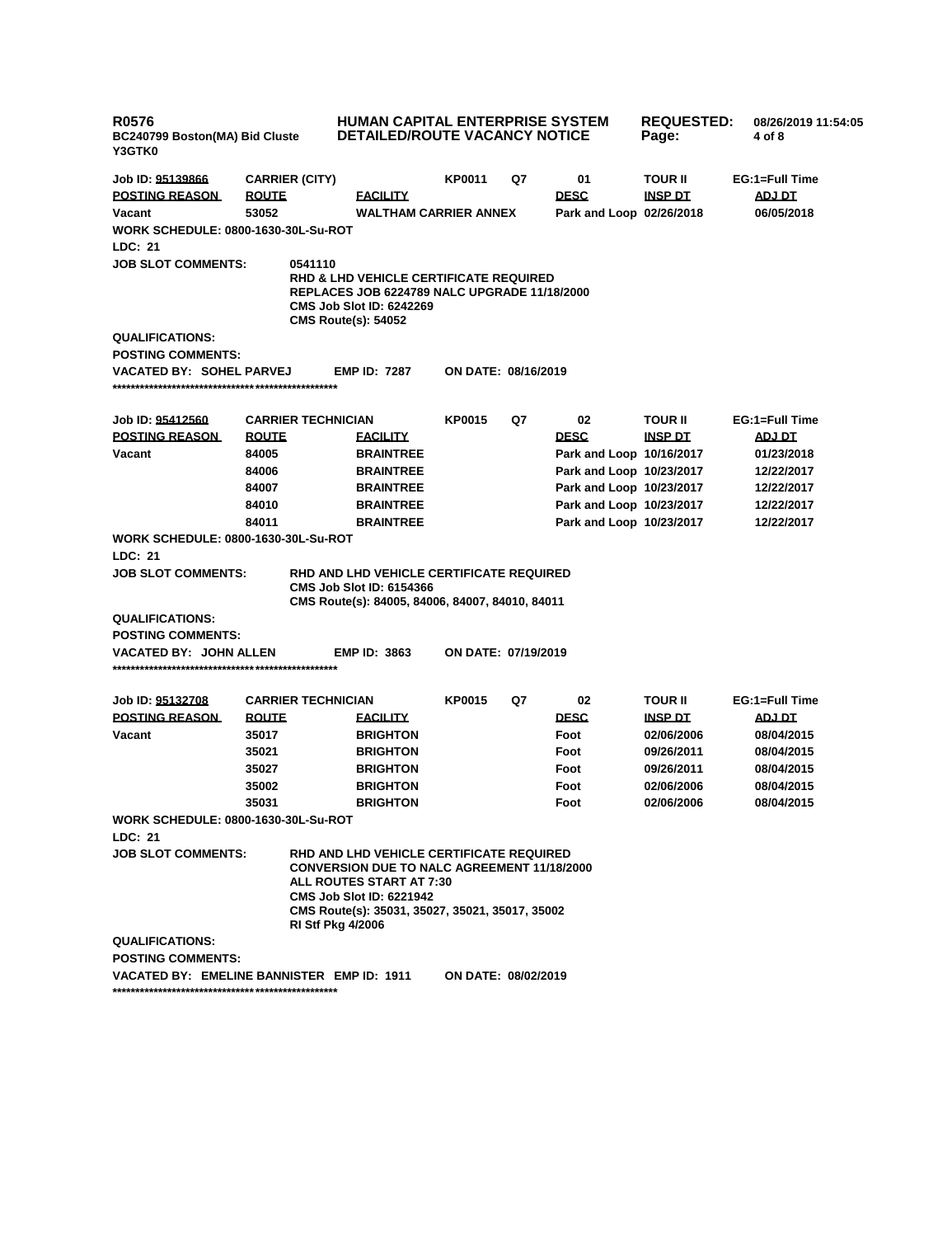| <b>R0576</b><br>BC240799 Boston(MA) Bid Cluste<br>Y3GTK0                                                                                                                                               |                       | <b>HUMAN CAPITAL ENTERPRISE SYSTEM</b><br><b>DETAILED/ROUTE VACANCY NOTICE</b>                                                                                            |                            | <b>REQUESTED:</b><br>Page: | 08/26/2019 11:54:05<br>5 of 8 |                |                |
|--------------------------------------------------------------------------------------------------------------------------------------------------------------------------------------------------------|-----------------------|---------------------------------------------------------------------------------------------------------------------------------------------------------------------------|----------------------------|----------------------------|-------------------------------|----------------|----------------|
| Job ID: 95381819                                                                                                                                                                                       | <b>CARRIER (CITY)</b> |                                                                                                                                                                           | KP0011                     | Q7                         | 01                            | <b>TOUR II</b> | EG:1=Full Time |
| <b>POSTING REASON</b>                                                                                                                                                                                  | <b>ROUTE</b>          | <b>FACILITY</b>                                                                                                                                                           |                            |                            | <b>DESC</b>                   | <b>INSP DT</b> | ADJ DT         |
| Vacant                                                                                                                                                                                                 | 89055                 | <b>EAST WEYMOUTH</b>                                                                                                                                                      |                            |                            | Park and Loop 01/09/2006      |                | 02/08/2011     |
| <b>WORK SCHEDULE: 0800-1630-30L-Su-ROT</b>                                                                                                                                                             |                       |                                                                                                                                                                           |                            |                            |                               |                |                |
| LDC: 21                                                                                                                                                                                                |                       |                                                                                                                                                                           |                            |                            |                               |                |                |
| <b>JOB SLOT COMMENTS:</b>                                                                                                                                                                              | 0890480               | <b>RHD AND LHD VEHICLE CERTIFICATE REQUIRED</b><br><b>REPLACES JOB 6222863 NALC UPGRADE 11/18/2000</b><br><b>CMS Job Slot ID: 6165547</b><br><b>CMS Route(s): 89055</b>   |                            |                            |                               |                |                |
| <b>QUALIFICATIONS:</b>                                                                                                                                                                                 |                       |                                                                                                                                                                           |                            |                            |                               |                |                |
| <b>POSTING COMMENTS:</b>                                                                                                                                                                               |                       |                                                                                                                                                                           |                            |                            |                               |                |                |
| <b>VACATED BY: Donald Moloney</b>                                                                                                                                                                      |                       | <b>EMP ID: 0323</b>                                                                                                                                                       | <b>ON DATE: 08/02/2019</b> |                            |                               |                |                |
| Job ID: 95413549                                                                                                                                                                                       | <b>CARRIER (CITY)</b> |                                                                                                                                                                           | KP0011                     | Q7                         | 01                            | <b>TOUR II</b> | EG:1=Full Time |
| <b>POSTING REASON</b>                                                                                                                                                                                  | <u>ROUTE</u>          | <b>FACILITY</b>                                                                                                                                                           |                            |                            | <b>DESC</b>                   | <b>INSP DT</b> | <b>ADJ DT</b>  |
| Vacant                                                                                                                                                                                                 | 86023                 | <b>MILTON</b>                                                                                                                                                             |                            |                            | <b>Dismount</b>               | 05/09/2005     | 08/24/2011     |
| <b>WORK SCHEDULE: 0730-1600-30L-Su-ROT</b>                                                                                                                                                             |                       |                                                                                                                                                                           |                            |                            |                               |                |                |
| LDC: 21                                                                                                                                                                                                |                       |                                                                                                                                                                           |                            |                            |                               |                |                |
| <b>JOB SLOT COMMENTS:</b>                                                                                                                                                                              |                       | <b>RHD &amp; LHD VEHICLE CERTIFICATE REQUIRED</b><br><b>REPLACES JOB 6228704 NALC UPGRADE 11/18/2000</b><br><b>CMS Job Slot ID: 6243128</b><br><b>CMS Route(s): 86023</b> |                            |                            |                               |                |                |
| <b>QUALIFICATIONS:</b>                                                                                                                                                                                 |                       |                                                                                                                                                                           |                            |                            |                               |                |                |
| <b>POSTING COMMENTS:</b>                                                                                                                                                                               |                       |                                                                                                                                                                           |                            |                            |                               |                |                |
| <b>VACATED BY: Keith Creer</b>                                                                                                                                                                         |                       | <b>EMP ID: 4040</b>                                                                                                                                                       | ON DATE: 06/21/2019        |                            |                               |                |                |
| Job ID: 95348318                                                                                                                                                                                       | <b>CARRIER (CITY)</b> |                                                                                                                                                                           | KP0011                     | Q7                         | 01                            | <b>TOUR II</b> | EG:1=Full Time |
| <b>POSTING REASON</b>                                                                                                                                                                                  | <b>ROUTE</b>          | <b>FACILITY</b>                                                                                                                                                           |                            |                            | <b>DESC</b>                   | <b>INSP DT</b> | <b>ADJ DT</b>  |
| Vacant                                                                                                                                                                                                 | 31028                 | <b>ROSLINDALE</b>                                                                                                                                                         |                            |                            | Foot                          | 11/14/2011     | 01/10/2012     |
| <b>WORK SCHEDULE: 0800-1630-30L-Su-ROT</b><br>LDC: 21                                                                                                                                                  |                       |                                                                                                                                                                           |                            |                            |                               |                |                |
| <b>JOB SLOT COMMENTS:</b><br><b>RHD &amp; LHD VEHICLE CERTIFICATE REQUIRED</b><br><b>REPLACES JOB 6230006 NALC UPGRADE 11/18/2000</b><br><b>CMS Job Slot ID: 6243313</b><br><b>CMS Route(s): 31028</b> |                       |                                                                                                                                                                           |                            |                            |                               |                |                |
| <b>QUALIFICATIONS:</b>                                                                                                                                                                                 |                       |                                                                                                                                                                           |                            |                            |                               |                |                |
| <b>POSTING COMMENTS:</b>                                                                                                                                                                               |                       |                                                                                                                                                                           |                            |                            |                               |                |                |
| <b>VACATED BY: LONG NGUYEN</b>                                                                                                                                                                         |                       | <b>EMP ID: 8019</b>                                                                                                                                                       | ON DATE: 07/19/2019        |                            |                               |                |                |
| Job ID: 72122501                                                                                                                                                                                       | <b>CARRIER (CITY)</b> |                                                                                                                                                                           | KP0011                     | Q7                         | 01                            | <b>TOUR II</b> | EG:1=Full Time |
| <b>POSTING REASON</b>                                                                                                                                                                                  | <b>ROUTE</b>          | <b>FACILITY</b>                                                                                                                                                           |                            |                            | <b>DESC</b>                   | <u>INSP DT</u> | ADJ DT         |
| Vacant                                                                                                                                                                                                 | 50062                 | <b>INCOMING MAIL CTR NORTH</b>                                                                                                                                            |                            |                            | Park and Loop 04/16/2018      |                | 01/08/2019     |
| <b>WORK SCHEDULE: 0800-1630-30L-Su-ROT</b>                                                                                                                                                             |                       |                                                                                                                                                                           |                            |                            |                               |                |                |
| LDC: 21                                                                                                                                                                                                |                       |                                                                                                                                                                           |                            |                            |                               |                |                |
| <b>JOB SLOT COMMENTS:</b><br><b>QUALIFICATIONS:</b>                                                                                                                                                    |                       | RHD AND LHD CERTIFICATE REQUIRED; C062                                                                                                                                    |                            |                            |                               |                |                |
| <b>POSTING COMMENTS:</b><br><b>VACATED BY: YOUB GAUTAM</b>                                                                                                                                             |                       | <b>EMP ID: 8005</b>                                                                                                                                                       | ON DATE: 08/02/2019        |                            |                               |                |                |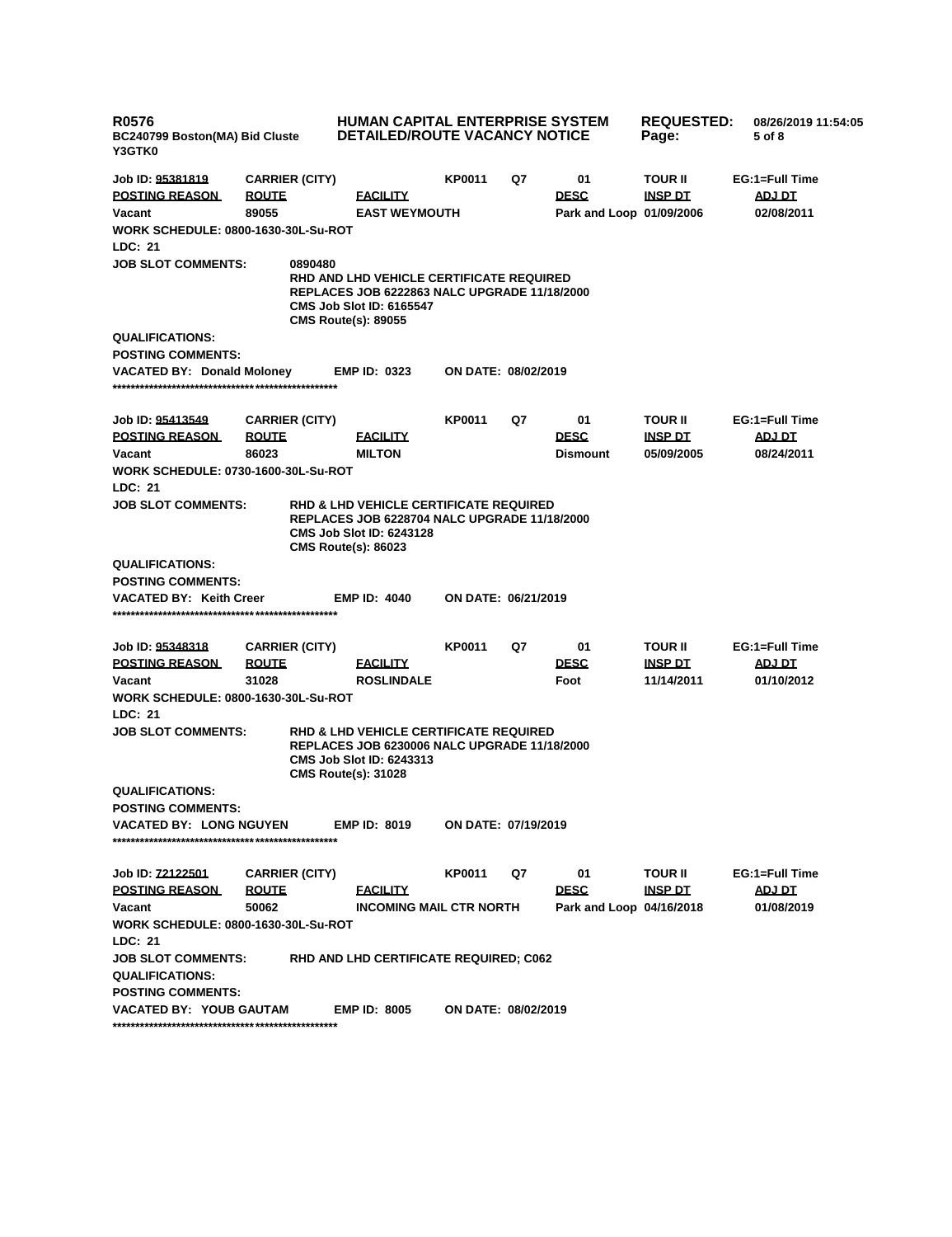| <b>R0576</b><br>BC240799 Boston(MA) Bid Cluste<br><b>Y3GTK0</b> |                           | <b>HUMAN CAPITAL ENTERPRISE SYSTEM</b><br><b>DETAILED/ROUTE VACANCY NOTICE</b>                                                                                                       |                     | <b>REQUESTED:</b><br>Page: | 08/26/2019 11:54:05<br>6 of 8 |                |                |
|-----------------------------------------------------------------|---------------------------|--------------------------------------------------------------------------------------------------------------------------------------------------------------------------------------|---------------------|----------------------------|-------------------------------|----------------|----------------|
| Job ID: <u>95318081</u>                                         | <b>CARRIER (CITY)</b>     |                                                                                                                                                                                      | KP0011              | Q7                         | 01                            | TOUR II        | EG:1=Full Time |
| <b>POSTING REASON</b>                                           | <b>ROUTE</b>              | <b>FACILITY</b>                                                                                                                                                                      |                     |                            | <b>DESC</b>                   | <b>INSP DT</b> | ADJ DT         |
| Vacant                                                          | 29010                     | <b>INCOMING MAIL CTR NORTH</b>                                                                                                                                                       |                     |                            | Park and Loop 04/23/2018      |                | 01/08/2019     |
| <b>WORK SCHEDULE: 0800-1630-30L-Su-ROT</b>                      |                           |                                                                                                                                                                                      |                     |                            |                               |                |                |
| LDC: 21                                                         |                           |                                                                                                                                                                                      |                     |                            |                               |                |                |
| <b>JOB SLOT COMMENTS:</b>                                       |                           | RHD AND LHD VEHICLE CERTIFICATE REQUIRED<br><b>WORK LOCATION CHARLESTOWN CARRIER ANNEX</b><br>CMS Job Slot ID: 6421550<br><b>CMS Route(s): 29010</b>                                 |                     |                            |                               |                |                |
| <b>QUALIFICATIONS:</b><br><b>POSTING COMMENTS:</b>              |                           |                                                                                                                                                                                      |                     |                            |                               |                |                |
| VACATED BY: MARK ADREANI                                        |                           | <b>EMP ID: 4063</b>                                                                                                                                                                  | ON DATE: 08/02/2019 |                            |                               |                |                |
| Job ID: <u>95351811</u>                                         | <b>CARRIER (CITY)</b>     |                                                                                                                                                                                      | KP0011              | Q7                         | 01                            | TOUR II        | EG:1=Full Time |
| <b>POSTING REASON</b>                                           | <b>ROUTE</b>              | <b>FACILITY</b>                                                                                                                                                                      |                     |                            | <b>DESC</b>                   | <b>INSP DT</b> | <u>ADJ DT</u>  |
| Vacant                                                          | 51004                     | <b>REVERE CARRIER ANNEX</b>                                                                                                                                                          |                     |                            | Park and Loop 02/05/2018      |                | 05/08/2018     |
| <b>WORK SCHEDULE: 0800-1630-30L-Su-ROT</b>                      |                           |                                                                                                                                                                                      |                     |                            |                               |                |                |
| LDC: 21                                                         |                           |                                                                                                                                                                                      |                     |                            |                               |                |                |
| <b>JOB SLOT COMMENTS:</b>                                       | <b>P/L 251</b>            | RHD AND LHD VEHICLE CERTIFICATE REQUIRED<br>JOB BEING HELD DUE TO ROUTE INSPECTIONS<br><b>CMS Job Slot ID: 6304665</b><br><b>CMS Route(s): 51004</b>                                 |                     |                            |                               |                |                |
| <b>QUALIFICATIONS:</b>                                          |                           |                                                                                                                                                                                      |                     |                            |                               |                |                |
| <b>POSTING COMMENTS:</b>                                        |                           |                                                                                                                                                                                      |                     |                            |                               |                |                |
| VACATED BY: ROXANNA REYES                                       |                           | <b>EMP ID: 3687</b>                                                                                                                                                                  | ON DATE: 08/16/2019 |                            |                               |                |                |
| Job ID: <u>95137993</u>                                         | <b>CARRIER TECHNICIAN</b> |                                                                                                                                                                                      | <b>KP0015</b>       | Q7                         | 02                            | <b>TOUR II</b> | EG:1=Full Time |
| <b>POSTING REASON</b>                                           | <b>ROUTE</b>              | <b>FACILITY</b>                                                                                                                                                                      |                     |                            | <b>DESC</b>                   | <u>INSP DT</u> | <b>ADJ DT</b>  |
| Vacant                                                          | 55013                     | <b>MEDFORD</b>                                                                                                                                                                       |                     |                            | Foot                          | 01/22/2018     | 04/10/2018     |
|                                                                 | 55059                     | <b>MEDFORD</b>                                                                                                                                                                       |                     |                            | Foot                          | 01/22/2018     | 04/10/2018     |
|                                                                 | 55019                     | <b>MEDFORD</b>                                                                                                                                                                       |                     |                            | Foot                          | 01/22/2018     | 04/10/2018     |
|                                                                 | 55006                     | <b>MEDFORD</b>                                                                                                                                                                       |                     |                            | Foot                          | 01/22/2018     | 04/10/2018     |
|                                                                 | 55009                     | <b>MEDFORD</b>                                                                                                                                                                       |                     |                            | Foot                          | 01/22/2018     | 04/10/2018     |
| <b>WORK SCHEDULE: 0800-1630-30L-Su-ROT</b>                      |                           |                                                                                                                                                                                      |                     |                            |                               |                |                |
| LDC: 21                                                         |                           |                                                                                                                                                                                      |                     |                            |                               |                |                |
| JOB SLOT COMMENTS:                                              | 0550320                   | RHD AND LHD VEHICLE CERTIFICATE REQUIRED<br><b>CONVERSION DUE TO NALC AGREEMENT 11/18/2000</b><br><b>CMS Job Slot ID: 6224328</b><br>CMS Route(s): 55006, 55009, 55013, 55019, 55059 |                     |                            |                               |                |                |
| <b>QUALIFICATIONS:</b>                                          |                           |                                                                                                                                                                                      |                     |                            |                               |                |                |
| <b>POSTING COMMENTS:</b>                                        |                           |                                                                                                                                                                                      |                     |                            |                               |                |                |
| VACATED BY: LUIS RODRIGUEZ                                      |                           | <b>EMP ID: 3757</b>                                                                                                                                                                  | ON DATE: 06/21/2019 |                            |                               |                |                |
|                                                                 |                           |                                                                                                                                                                                      |                     |                            |                               |                |                |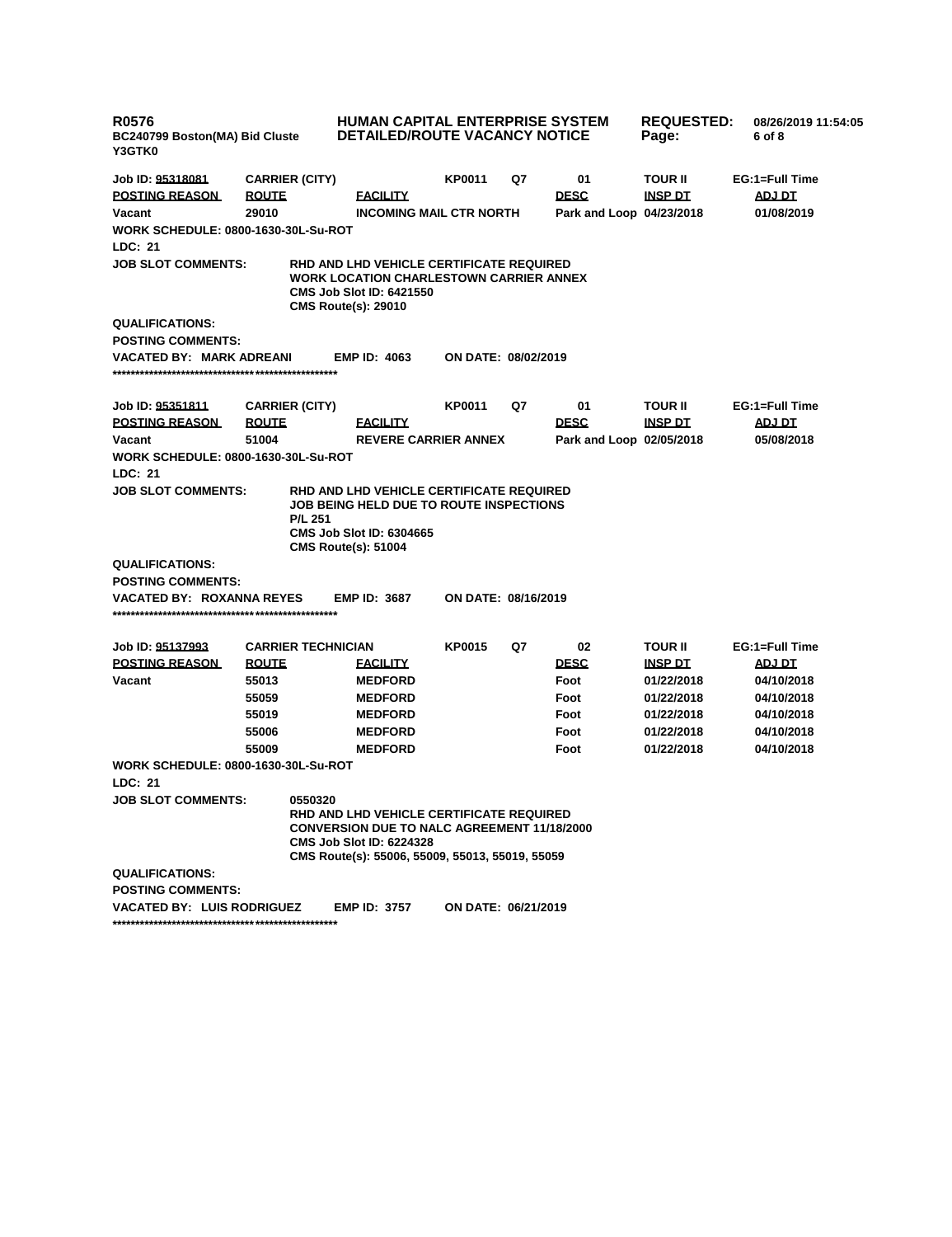| <b>R0576</b><br>BC240799 Boston(MA) Bid Cluste<br>Y3GTK0 |                           | <b>HUMAN CAPITAL ENTERPRISE SYSTEM</b><br><b>DETAILED/ROUTE VACANCY NOTICE</b>                                                                                                               |                                |    |             | <b>REQUESTED:</b><br>Page: | 08/26/2019 11:54:05<br>7 of 8 |
|----------------------------------------------------------|---------------------------|----------------------------------------------------------------------------------------------------------------------------------------------------------------------------------------------|--------------------------------|----|-------------|----------------------------|-------------------------------|
| Job ID: 95416672                                         | <b>CARRIER (CITY)</b>     |                                                                                                                                                                                              | <b>KP0011</b>                  | Q7 | 01          | <b>TOUR II</b>             | EG:1=Full Time                |
| <b>POSTING REASON</b>                                    | <b>ROUTE</b>              | <b>FACILITY</b>                                                                                                                                                                              |                                |    | <b>DESC</b> | <b>INSP DT</b>             | ADJ DT                        |
| Vacant                                                   | 55016                     | <b>MEDFORD</b>                                                                                                                                                                               |                                |    | Foot        | 01/29/2018                 | 04/10/2018                    |
| <b>WORK SCHEDULE: 0800-1630-30L-Su-ROT</b><br>LDC: 21    |                           |                                                                                                                                                                                              |                                |    |             |                            |                               |
| <b>JOB SLOT COMMENTS:</b>                                | 0550980                   | <b>RHD AND LHD VEHICLE CERTIFICATE REQUIRED</b><br><b>REPLACES JOB 6224179 NALC UPGRADE 11/18/2000</b><br><b>CMS Job Slot ID: 6241837</b><br><b>CMS Route(s): 55016</b>                      |                                |    |             |                            |                               |
| <b>QUALIFICATIONS:</b>                                   |                           |                                                                                                                                                                                              |                                |    |             |                            |                               |
| <b>POSTING COMMENTS:</b>                                 |                           |                                                                                                                                                                                              |                                |    |             |                            |                               |
| <b>VACATED BY: Michael Sullivan</b>                      |                           | <b>EMP ID: 1573</b>                                                                                                                                                                          | <b>ON DATE: 08/02/2019</b>     |    |             |                            |                               |
| Job ID: 95439566                                         | <b>CARRIER TECHNICIAN</b> |                                                                                                                                                                                              | <b>KP0015</b>                  | Q7 | 02          | <b>TOUR II</b>             | EG:1=Full Time                |
| <b>POSTING REASON</b>                                    | <b>ROUTE</b>              | <b>FACILITY</b>                                                                                                                                                                              |                                |    | <b>DESC</b> | <b>INSP DT</b>             | <b>ADJ DT</b>                 |
| Vacant                                                   | 24017                     | <b>DORCHESTER CENTER</b>                                                                                                                                                                     |                                |    | Foot        | 10/22/2007                 | 07/10/2019                    |
|                                                          | 24019                     | <b>DORCHESTER CENTER</b>                                                                                                                                                                     |                                |    | Foot        | 10/15/2007                 | 07/10/2019                    |
|                                                          | 24023                     | <b>DORCHESTER CENTER</b>                                                                                                                                                                     |                                |    | Foot        | 10/22/2007                 | 07/10/2019                    |
|                                                          | 24025                     | <b>DORCHESTER CENTER</b>                                                                                                                                                                     |                                |    | Foot        | 10/15/2007                 | 07/10/2019                    |
|                                                          | 24030                     | <b>DORCHESTER CENTER</b>                                                                                                                                                                     |                                |    | Foot        | 10/15/2007                 | 07/10/2019                    |
| WORK SCHEDULE: 0730-1600-30L-Su-ROT                      |                           |                                                                                                                                                                                              |                                |    |             |                            |                               |
| LDC: 21                                                  |                           |                                                                                                                                                                                              |                                |    |             |                            |                               |
| <b>JOB SLOT COMMENTS:</b>                                | 0240200                   | <b>RHD AND LHD VEHICLE CERTIFICATE REQUIRED</b><br><b>REPLACES JOB 6224634 NALC UPGRADE 11/18/2000</b><br><b>CMS Job Slot ID: 6242152</b><br>CMS Route(s): 24030, 24025, 24023, 24019, 24017 |                                |    |             |                            |                               |
| <b>QUALIFICATIONS:</b>                                   |                           |                                                                                                                                                                                              |                                |    |             |                            |                               |
| <b>POSTING COMMENTS:</b>                                 |                           |                                                                                                                                                                                              |                                |    |             |                            |                               |
| <b>VACATED BY: MANUEL FOSTER</b>                         |                           | <b>EMP ID: 3876</b>                                                                                                                                                                          | ON DATE: 08/02/2019            |    |             |                            |                               |
| Job ID: 95245243                                         | <b>CARRIER TECHNICIAN</b> |                                                                                                                                                                                              | <b>KP0015</b>                  | Q7 | 02          | <b>TOUR II</b>             | EG:1=Full Time                |
| <b>POSTING REASON</b>                                    | <b>ROUTE</b>              | <b>FACILITY</b>                                                                                                                                                                              |                                |    | <b>DESC</b> | <b>INSP DT</b>             | <u>ADJ DT</u>                 |
| Vacant                                                   | 14005                     |                                                                                                                                                                                              | <b>JOHN FITZGERALD KENNEDY</b> |    | Foot        | $\prime$                   | 05/23/2017                    |
|                                                          | 13048                     |                                                                                                                                                                                              | JOHN FITZGERALD KENNEDY        |    | Foot        | 01/30/2012                 | 05/23/2017                    |
|                                                          | 13047                     |                                                                                                                                                                                              | <b>JOHN FITZGERALD KENNEDY</b> |    | Foot        | 01/30/2012                 | 05/23/2017                    |
|                                                          | 13044                     |                                                                                                                                                                                              | JOHN FITZGERALD KENNEDY        |    | Foot        | 01/30/2012                 | 05/23/2017                    |
|                                                          | 13045                     |                                                                                                                                                                                              | JOHN FITZGERALD KENNEDY        |    | Foot        | 01/30/2012                 | 05/23/2017                    |
| <b>WORK SCHEDULE: 0730-1600-30L-Su-ROT</b>               |                           |                                                                                                                                                                                              |                                |    |             |                            |                               |
| LDC: 21                                                  |                           |                                                                                                                                                                                              |                                |    |             |                            |                               |
| <b>JOB SLOT COMMENTS:</b>                                |                           | <b>CMS Job Slot ID: 6223759</b><br>Route(s): 13044, 14005, 13047, 13048, 13045                                                                                                               |                                |    |             |                            |                               |
| <b>QUALIFICATIONS:</b>                                   |                           |                                                                                                                                                                                              |                                |    |             |                            |                               |
| <b>POSTING COMMENTS:</b>                                 |                           |                                                                                                                                                                                              |                                |    |             |                            |                               |
| <b>VACATED BY: DAVID PINNOCK</b>                         |                           | <b>EMP ID: 4691</b>                                                                                                                                                                          | ON DATE: 06/07/2019            |    |             |                            |                               |